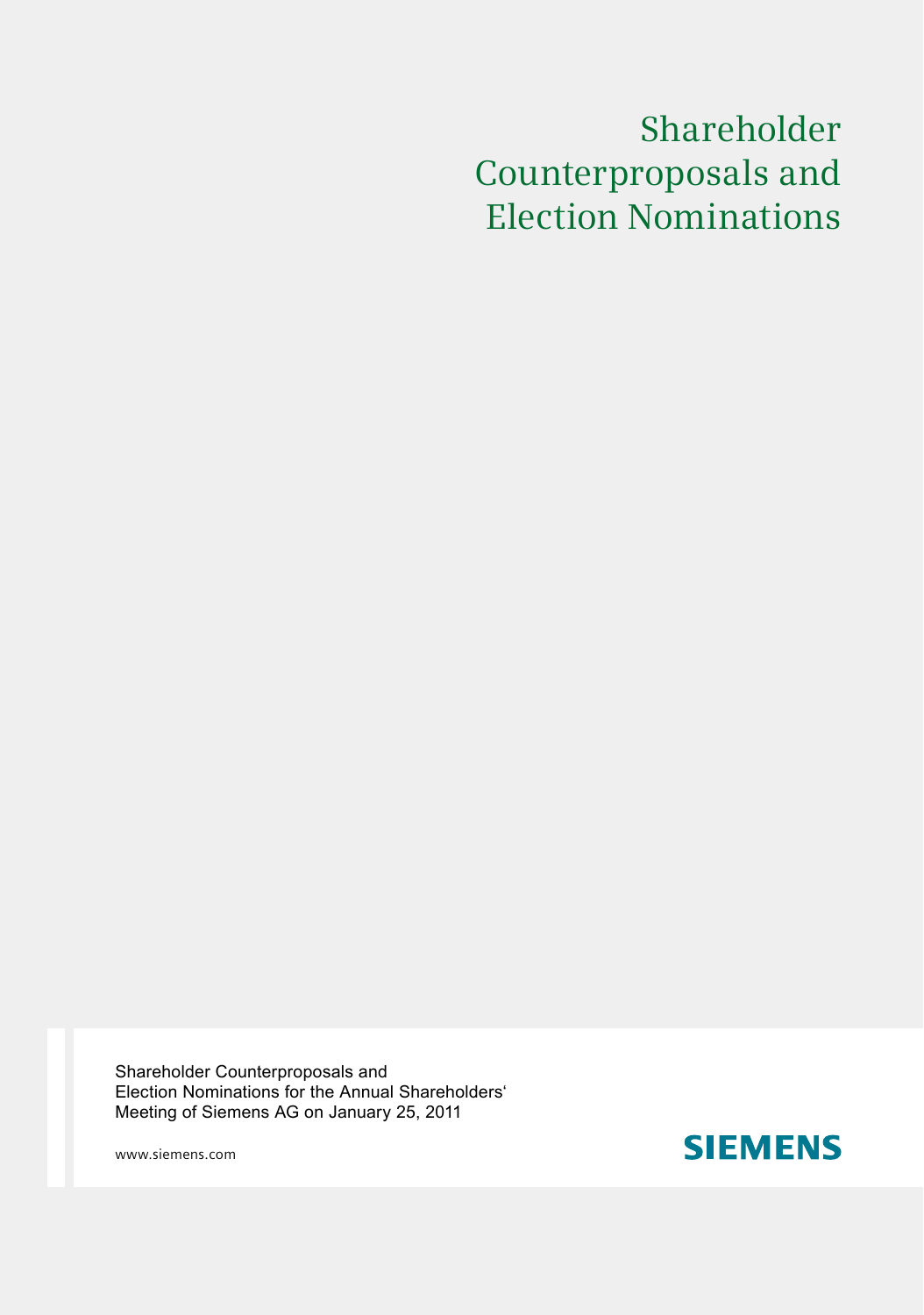Below you find all shareholder proposals (counterproposals and election nominations by shareholders within the meaning of §126 and §127 of the German Stock Corporation Act (AktG)) concerning items on the Agenda of the Annual Shareholders' Meeting 2011 which are required to be disclosed. In each case, the shareholder proposals and their supporting statements represent the views of the shareholders submitting them. Proposals including statements of facts were also posted on the Internet unchanged and unchecked by us to the extent that they are required to be disclosed.

#### **Voting and voting instructions with regard to shareholder proposals**

If you wish to vote in favor of one or more shareholder proposals which simply reject the proposal of the Management, mark the appropriate box(es) of the Agenda item(s) in accordance with the proposal(s) of the shareholder motion(s), i.e. "AGAINST" (where Agenda items 3 through 13 are concerned) or "FOR" (where Agenda item 14 is concerned) which are provided on the printed "Voting instruction and / or absentee voting form" in the Attendance Notification Form or on our Internet Service websites. Such shareholder proposals are disclosed below **without capital letters**.

If shareholder proposals do not simply reject the proposal of the Management but put forward a resolution differing in content, such **shareholder proposals** are **indicated by capital letters**. In case that these shareholder proposals are to be voted upon separately at the Annual Shareholders' Meeting and you wish to give voting instructions to a proxy representative to exercise your voting right or wish to vote by absentee mail ballot, you have the choice between "FOR", "AGAINST" or "ABSTAIN" by marking the appropriate box to the right of the capital letter provided under the heading "Shareholder counterproposals and election nominations" in the printed Attendance Notification Form or on our Internet Service website. If you wish to vote or abstain from voting on a shareholder proposal not yet indicated by a capital letter, please enter the appropriate capital letter in one of the empty boxes provided.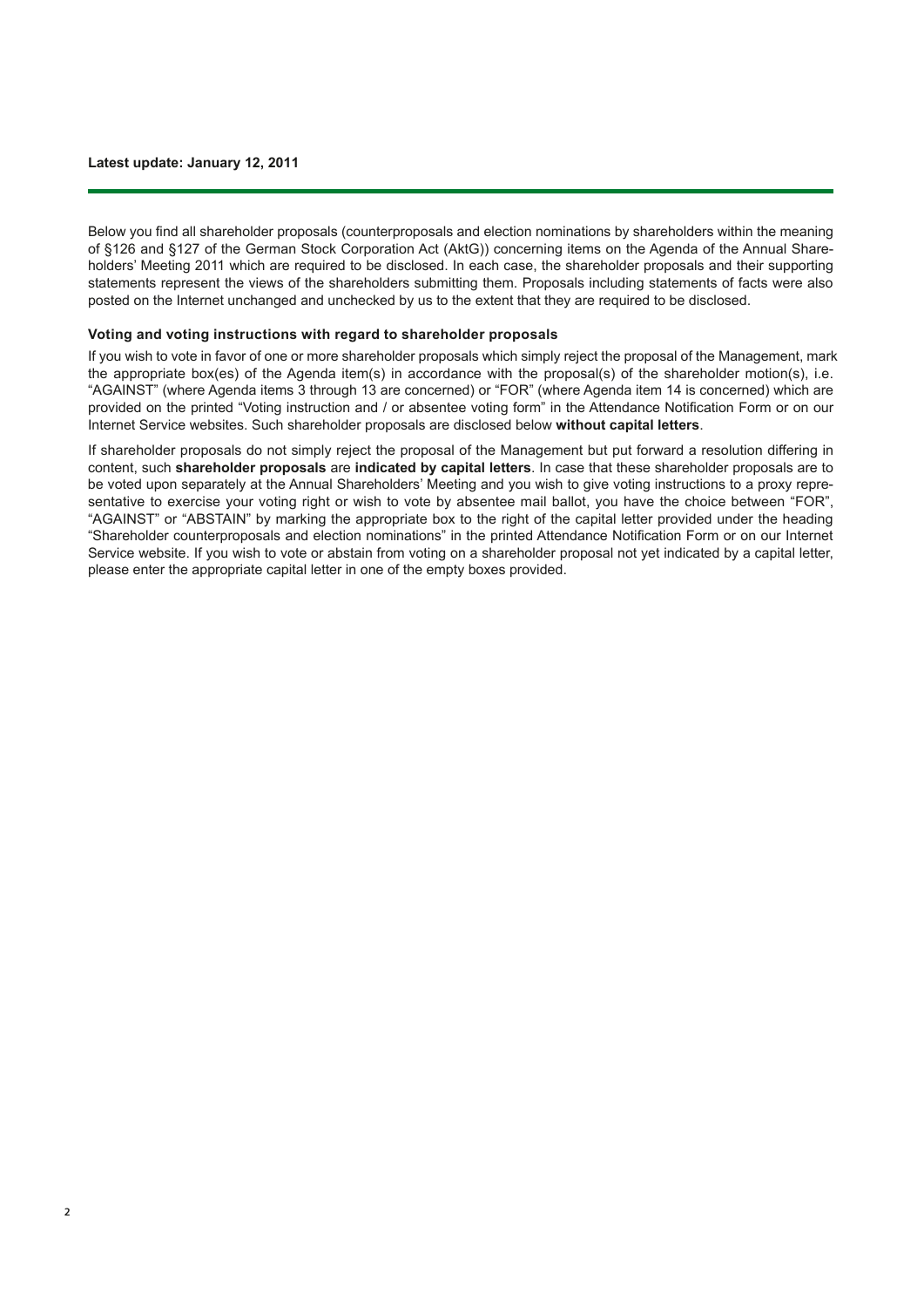### **The "Verein von Belegschaftsaktionären in der Siemens AG e.V." Munich, has submitted the following shareholder proposal:**

# Verein von Belegschaftsaktionären in der Siemens AG e.V.

c/o Ernst Koether, Bäckerstr. 37, 81241 München, 089/89670229, 03212/1239263, E-Mail: E.Koether@unsereAktien.de Homepage: http://unsereAktien.de; E-Mail: B.Grube@unsereAktien.de

## **Motion pursuant to § 122 of the German Stock Corporation Act (AktG)**  to add the following motion to the Agenda of the 2011 Annual Shareholders' Meeting for resolution

# **A** With regard to Agenda Item 11, "To resolve on the adjustment of Supervisory Board compensation and the related amendments to the Articles of Association"

In the future, a variable compensation component shall be dispensed with in order to further strengthen the Supervisory Board's independence. As a general rule, the scope of the workload and liability risk of the members of the Supervisory Board does not develop in parallel with the Company's business success or its financial position. On the contrary, especially in difficult times during which a variable compensation may decrease, a particularly intensive exercise of the supervisory and advisory functions by the Supervisory Board members will be required. For this reason, the proposed move of dispensing with a performance-related compensation of the Supervisory Board members is supported from various quarters in the current corporate governance discussion and corresponds more closely to international best practice in this field. The new regulations proposed to the Annual Shareholders' Meeting regarding the compensation of Supervisory Board members takes account of this trend.

### **The "Verein von Belegschaftsaktionären in der Siemens AG e.V." proposes that the amounts of Supervisory Board member compensation proposed by the Management be halved and the following resolution be approved and adopted:**

- a) § 17 of the Articles of Association shall be amended to read as follows:
	- *»1. The members of the Supervisory Board shall receive a basic annual compensation of EUR 70,000. The Chairman of the Supervisory Board shall receive a basic annual compensation of EUR 140,000 and each Deputy Chairman of EUR 110,000. For their services on the Supervisory Board committees, additional compensation shall be paid as follows:*
	- *a) EUR 80,000 to the Chairman of the Audit Committee and EUR 40,000 to every other member of the Audit Committee;*
	- *b) EUR 60,000 to the Chairman of the Chairman's Committee and EUR 40,000 to every other member of the Chairman's Committee;*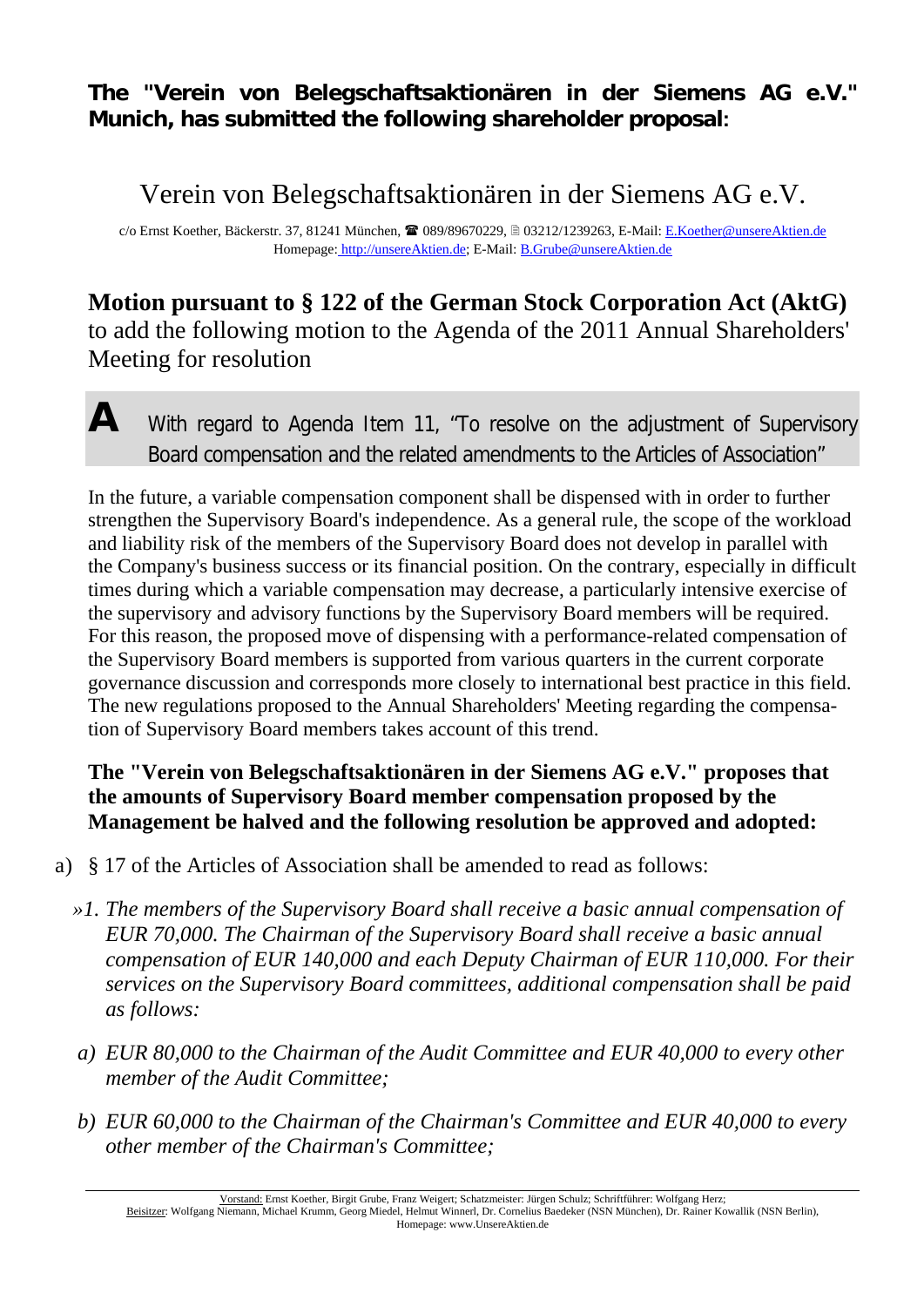# Verein von Belegschaftsaktionären in der Siemens AG e.V.

c/o Ernst Koether, Bäckerstr. 37, 81241 München, 089/89670229, 03212/1239263, E-Mail: E.Koether@unsereAktien.de Homepage: http://unsereAktien.de; E-Mail: B.Grube@unsereAktien.de

- *c) EUR 40,000 to the Chairman of the Finance and Investment Committee and EUR 20,000 to every other member of the Finance and Investment Committee;*
- *d) EUR 40,000 to the Chairman of the Compliance Committee and EUR 20,000 to every other member of the Compliance Committee; the compensation pursuant to the present subsection (d) shall not be granted if the Supervisory Board member concerned is entitled to a compensation pursuant to subsection (a) due to his or her services on the Audit Committee.*
- *2. In case there are changes on the Supervisory Board and/or its committees, the compensation shall be in proportion to the term of office, with parts of months being rounded up to full months. If a Supervisory Board member fails to attend a meeting of the Supervisory Board, one-third of the overall compensation pursuant to subsection 1 above shall be reduced by a percentage equal to the percentage of meetings the Supervisory Board member has not attended relative to the total number of meetings held in the fiscal year.*
- *3. The remuneration shall be payable after the close of the Annual Shareholders' Meeting at which the annual financial statements for the fiscal year just ended are submitted or which resolves on the approval thereof.*
- *4. The Supervisory Board members shall be included in a D&O liability insurance for board members and certain employees of the Siemens Group maintained by the Company in the Company's interests that, where existing, will provide reasonable coverage against financial damages. The premiums for this insurance policy shall be paid by the Company. Furthermore, the Company shall reimburse the members of the Supervisory Board for expenses incurred and for sales taxes to be paid on their compensation.«*
- b) The amendment to the Articles of Association described in section (a) above shall replace the current regulations regarding the compensation of Supervisory Board members upon becoming effective and shall apply for the first time to the fiscal year that began on October 1, 2010.

(sgd.) Ernst Koether (sgd.) Birgit Grube

Chairman Vice Chairwoman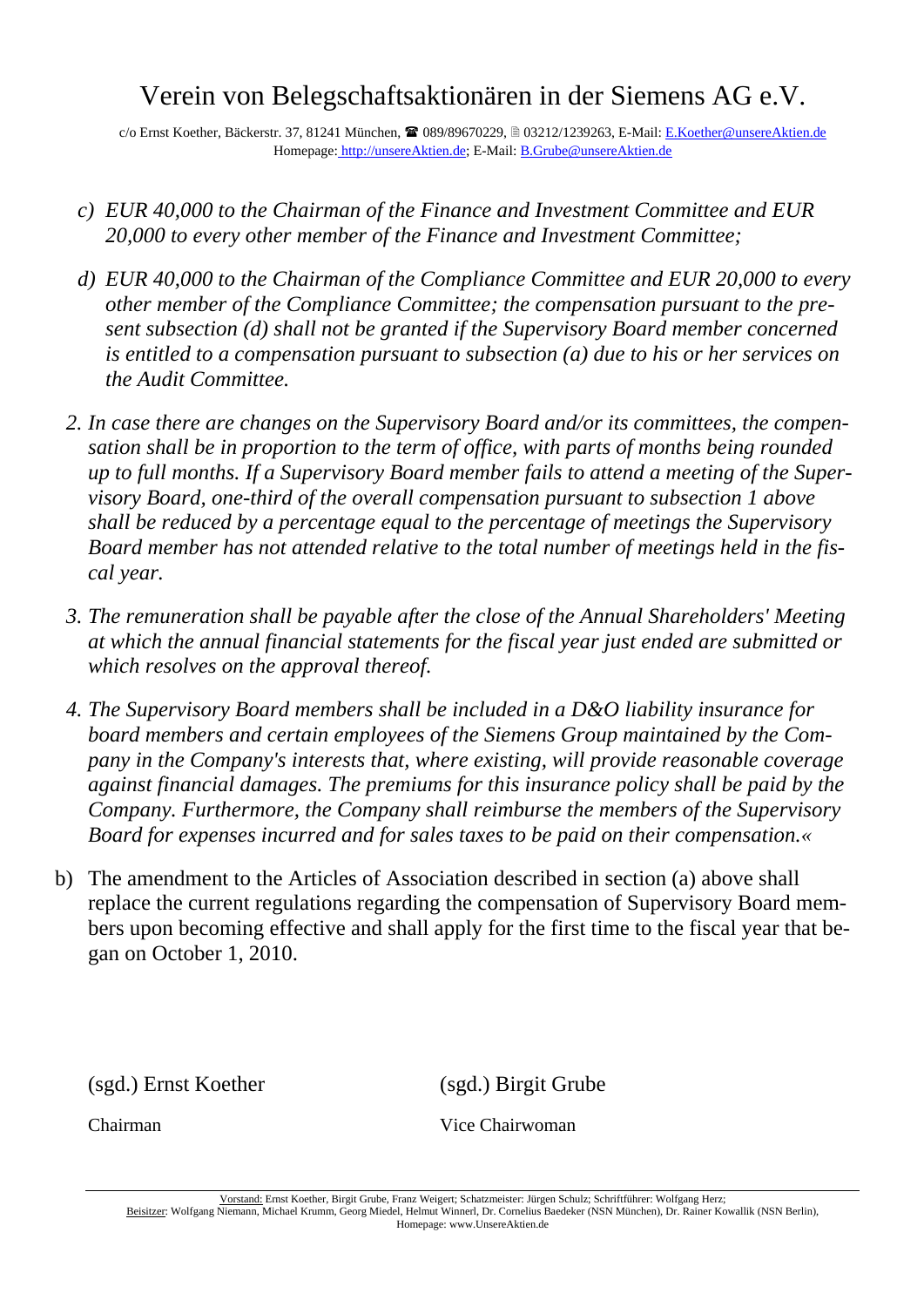**The "Dachverband der Kritischen Aktionärinnen und Aktionäre", Cologne, has submitted the following shareholder proposals:** 



Siemens Aktiengesellschaft Corporate Finance Investor Relations (CF IR), Wittelsbacherplatz 2

80333 Munich

by fax to: 089 – 636 32 830 by e-mail to: hv2011@siemens.com

P.O. Box 13 03 35 50497 Cologne Phone: +49 221 599 56 47 Fax: +49 221 599 10 24 dachverband@kritischeaktionaere.de www.kritischeaktionaere.de

Cologne, December 23, 2011

#### **Counterproposals to the Annual Shareholders' Meeting of Siemens AG on January 25, 2011**

Ladies and gentlemen:

The "Dachverband der Kritischen Aktionärinnen und Aktionäre" (Association of Critical Shareholders) hereby submits counterproposals to the Annual Shareholders' Meeting on January 25, 2011. I request the proposals to be published on the website of Siemens AG. Along with this message you will receive the Dachverband's proof of stock ownership in the required form.

Should you have any questions, please feel free to contact me using the following: Phone +49 0221 599 5647. Mobile +49 173 713 52 37. E-mail: dachverband@kritischeaktionaere.de.

Sincerely,

Markins Dufone

(sgd.) Markus Dufner General Manager, Dachverband der Kritischen Aktionärinnen und Aktionäre

Enclosures: Counterproposals on Agenda Items 2, 4 and 5 Proof of stock ownership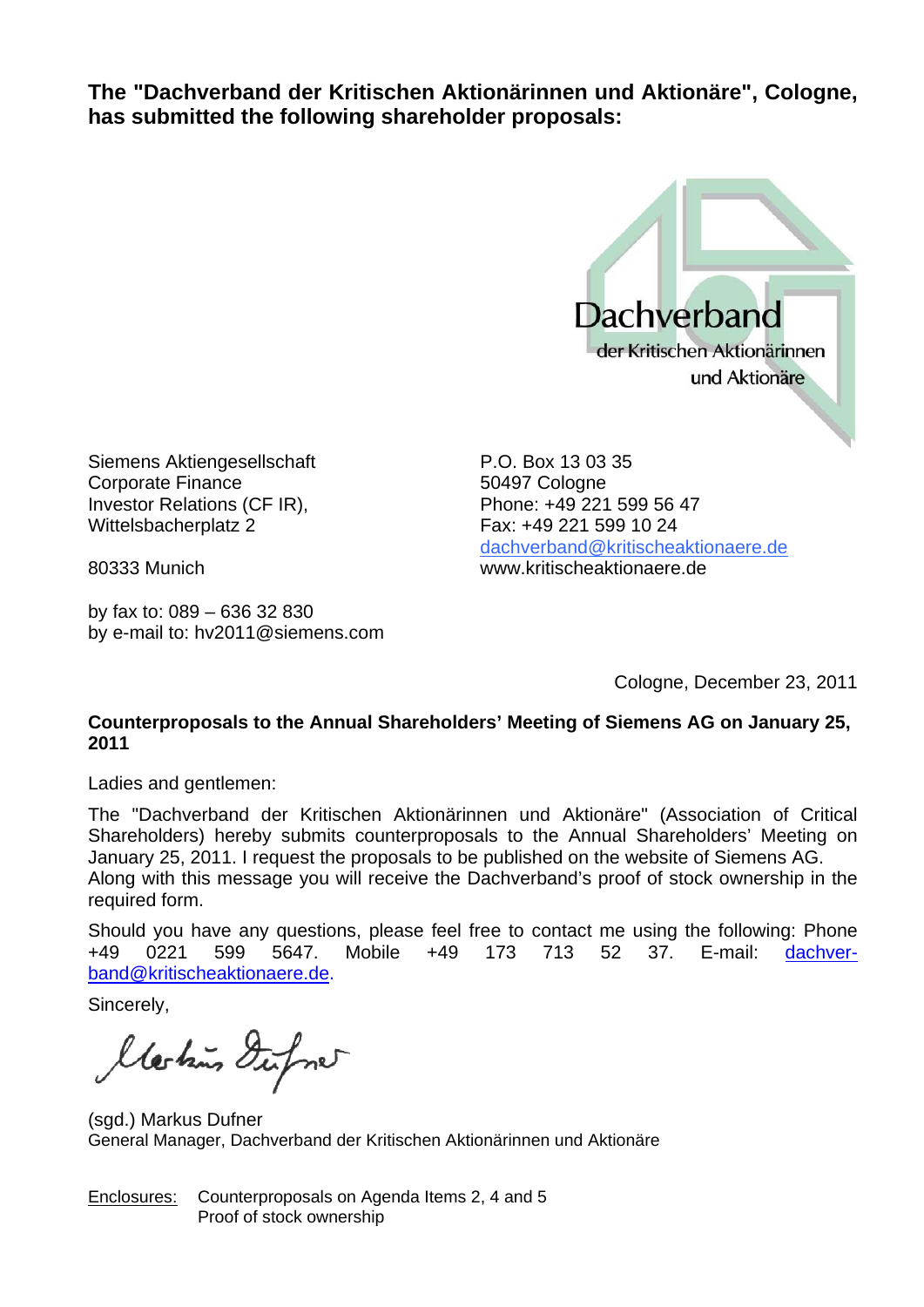#### **Counterproposals to be voted on at the Annual Shareholders Meeting of Siemens AG on January 25, 2010**

**B** With regard to Agenda Item 3, "To resolve on the allocation of net income of Siemens AG to pay a dividend"

#### **Agenda Item 3 To resolve on the allocation of net income of Siemens AG to pay a dividend**

The "Dachverband der Kritischen Aktionärinnen und Aktionäre" proposes that the dividend be reduced by 30 euro cents per share and that the freed up amount be transferred to retained earnings.

#### Supporting statement:

The Company's long-term viability depends, among other things, on whether or not its sustainability performance is substantial and credible. For a limited number of years, the shareholders make their contribution to speed up the transition to a corporate management striving for sustainability and thereby safeguarding the Company's future.

As part of its sustainability strategy, Siemens AG needs an investment program to renew internal processes. Many of these investments cannot be realized through standard return-oninvestment expectations. The dividend paid to shareholders shall be reduced accordingly.

These resources can be used, for example, to finance investments that improve the sustainability performance of Siemens AG, in particular

- (a) facilities to generate renewable energies for own needs,
- (b) acquisition of know-how and processes that enable the use of recyclates in order to create a larger number of closed material cycles,
- (c) removal of materials that are hazardous to the environment and human health from production processes and
- (d) business with products and services that are targeted to meet the needs and financial constraints of developing countries (bottom-of-the pyramid business).

With regard to Agenda Item 4, "To ratify the acts of the members of the Managing Board"

#### **Agenda Item 4 To ratify the acts of the members of the Managing Board**

Be it resolved that the acts of the members of the Managing Board are not ratified.

#### Supporting statement:

1. The Managing Board's corporate policy is contradictory. On the one hand, sales of facilities to generate renewable energies are being greatly expanded. On the other hand, business is being done with nuclear technology that is unecological, dangerous to human health and jeopardizes peace efforts. Such a policy is not only irresponsible from a socio-political perspective, but also destructive from an economic point of view. Siemens competes in-house with incompatible technologies, thus reducing profit expectations of the Renewable Energy Division. The expansion of nuclear energy inhibits investment in renewable energy projects and thus contributes to non-achievement of the restriction of climate change to 2 °C of Cancun.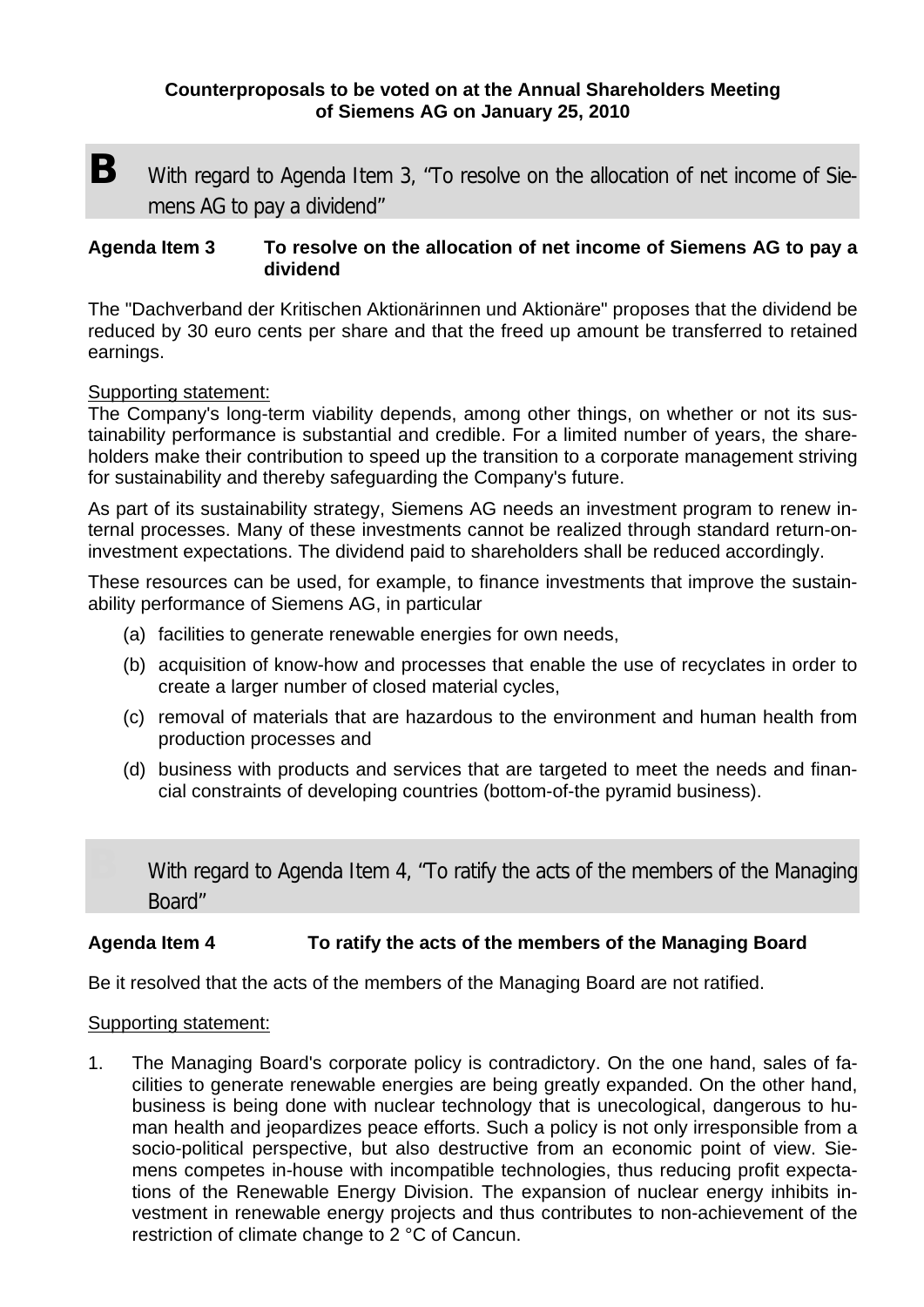2. Through its participation in nuclear power company AREVA, Siemens is pushing the continued construction of the Angra 3 nuclear units at Brazil's Atlantic coast. The nuclear power plant has not been completed for the last 18 years. As Siemens is obviously not convinced of the solvency of its Brazilian customers, the Managing Board applied for a Hermes guarantee of EUR 1.3 billion in connection with its export deliveries. Until January 2010, nuclear technology was excluded from state-sponsored export credit guarantees. For good reason: the construction of Angra 2 itself - with 25 years of construction work and more than twice the original costs - contributed no small amount to Brazil's national debt.

The Managing Board of Siemens AG does not flinch from taking money from German taxpayers for a risky business venture, while the Company is making billions in profits and tries to pass a resolution for a dividend payout of over 2.3 billion euros.

For this reason, during the Ecumenical Church Day in Munich in May 2010, the people at

erlassjahr.de awarded Siemens AG the title "Shark of the Year 2010" for its "special merits in plundering the countries of the South through debtor-creditor relationships."

3. **In the 25th year after the nuclear disaster of Chernobyl, the Managing Board is requested to resolve that the Company will not participate in or be involved in any plan or construction of nuclear units in Belarus and Ukraine. The Managing Board is requested to present to the governments of both states an attractive offer together with a financing plan for investment in energy saving solutions and facilities to generate renewable energies.** 

The health, social and economic effects of the reactor catastrophe are still being felt by the people living in the contaminated areas. These effects are still underestimated. It is largely unknown that 600,000 clean-up workers, the so-called liquidators, many of whom have died in the meantime, had been deployed to seal the destroyed reactor in order to prevent things becoming even worse for people in the rest of Europe as well.

Germany has a special responsibility to Belarus and Ukraine because of the crimes committed in and during World War II. This has been reflected by a strong solidarity movement after the nuclear disaster. For more than 20 years, initiatives from Germany, Italy, Poland, Great Britain, the Netherlands and other countries have contributed medical, social and ecological projects to alleviate the consequences of the catastrophe. The participation of a German technology company in the construction of new nuclear units would be a slap in the face of all Chernobyl initiatives, a shame for our country.

The Annual Report is incomplete and intransparent. It consists largely of empty phrases. For example, it contains no statements regarding the sale of the stake in AREVA or the negotiations concerning the planned joint venture with Rosatom, the Russian atomic energy corporation.

The Report remains silent on suppliers and working conditions within the supplier businesses.

Keyword "Stakeholder Engagement": Nothing is being said about the dialog partners and the relevant organizations with whom Siemens is cooperating or about the composition of the Sustainability Advisory Board.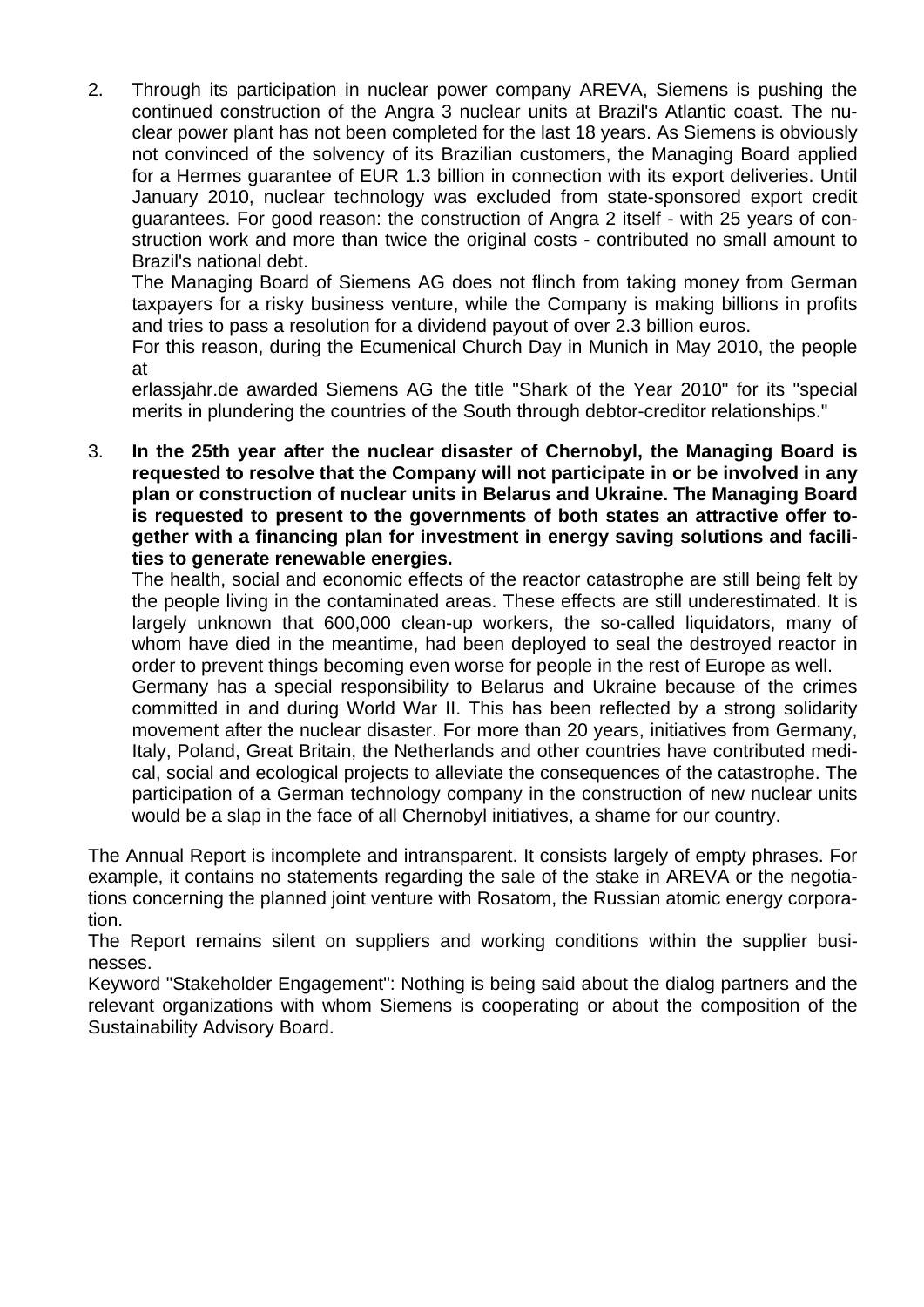With regard to Agenda Item 5, "To ratify the acts of the members of the Supervisory Board"

#### **Agenda Item 5 To ratify the acts of the members of the Supervisory Board**

Be it resolved that the acts of the members of the Supervisory Board are not ratified.

Supporting statement:

- 1. The Supervisory Board has endorsed nuclear technology transactions and supplies for the construction of environmentally disastrous giant hydroelectric power plants and climate-wrecking coal fired power stations. This kind of business does not fit the Company's environmental portfolio.
- 2. In particular, no ratification shall be made with regard to Gerhard Cromme, the Chairman of the Supervisory Board, due to his unfair and autocratic behavior during the 2010 Annual Shareholders' Meeting.

Cologne, January 10, 2011

(sgd.) Markus Dufner General Manager, Dachverband der Kritischen Aktionärinnen und Aktionäre 50668 Cologne Phone: +49 221 599 56 47 Fax: +49 221 599 10 24 dachverband@kritischeaktionaere.de www.kritischeaktionaere.de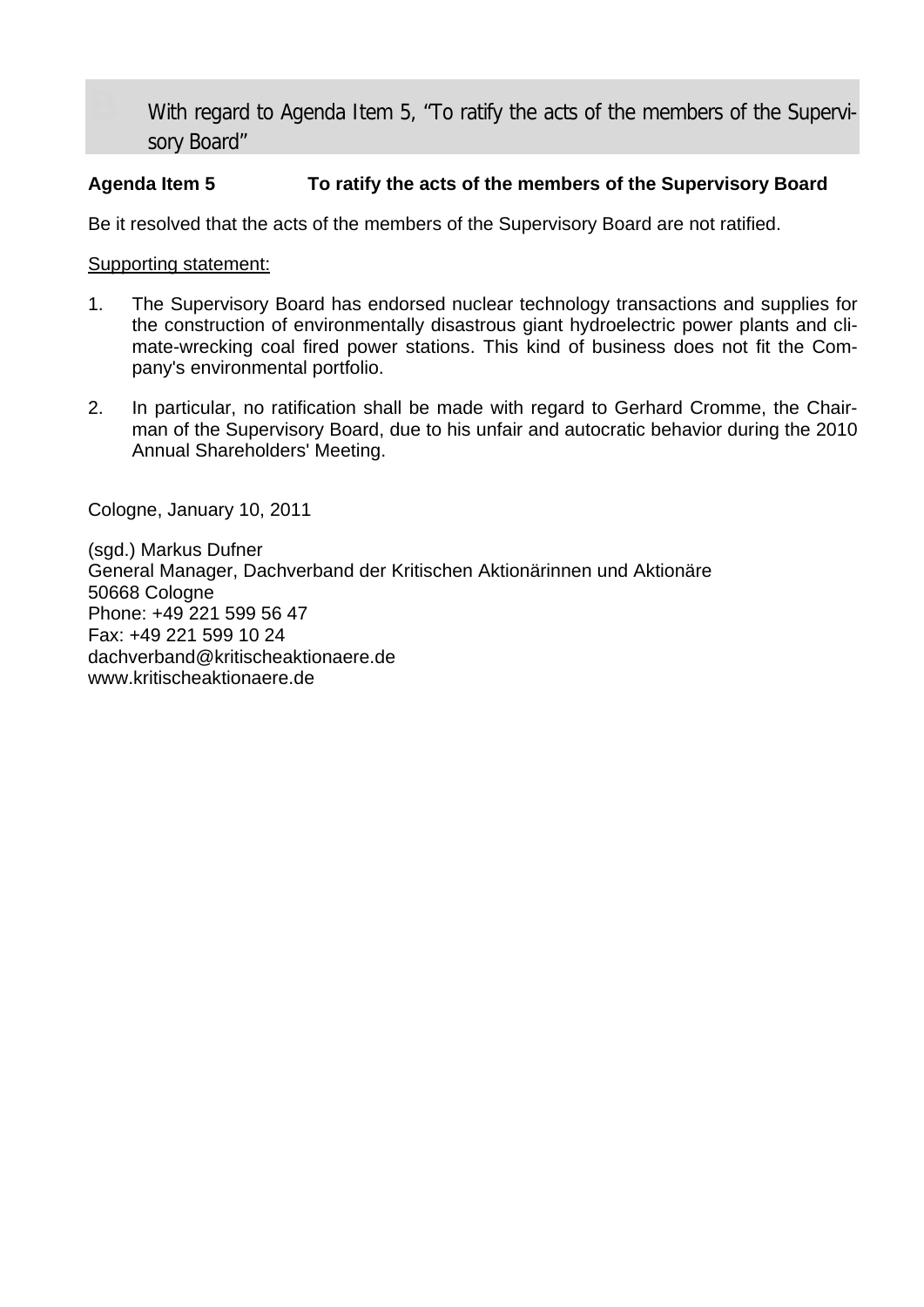**Mr. Norbert Kind, Ransbach-Baumbach, has submitted the following shareholder proposals:** 

**NORBERT KIND** 

Im Glockenschall 7 - D-56235 Ransbach-Baumbach - Telefon: 02623-2035 - Fax: 02623-1203

Email: info @ nk - consult.de

Siemens Aktiengesellschaft Corporate Finance Investor Relations (CF IR), Wittelsbacherplatz 2 80333 Munich

by fax to: 089 – 636 32 830

**January 10, 2011** 

**Counterproposals pursuant to § 126 (1) of the German Stock Corporation Act (AktG) to the proposed resolutions of the Annual Shareholders' Meeting on January 25, 2011 with regard to Agenda Items 4 and 5 (Ratification of the acts of the members of the Managing and Supervisory Boards)** 

Ladies and gentlemen:

In my capacity as a shareholder registered in your Company's stock register (Shareholder Control Number: 0002436568) I have meanwhile notified my attendance at your Annual Shareholders' Meeting to be held on Thursday, January 25, 2011.

Pursuant to § 126 (1) AktG, I hereby submit counterproposals to the currently available proposals of the Supervisory Board and the Managing Board with regard to Agenda Item 4, "To ratify the acts of the members of the Managing Board" and Agenda Item 5, "To ratify the acts of the members of the Supervisory Board", respectively.

With regard to Agenda Item 4, "To ratify the acts of the members of the Managing Board"

#### **Counterproposal to Agenda Item 4: To ratify the acts of the members of the Managing Board**

Contrary to the Supervisory and Managing Boards' proposal that the acts of the members of the Managing Board in fiscal year 2010 be ratified for that period, I shall request that ratification of the acts of the Managing Board and thus Management's proposal be denied and will call on the other shareholders to vote AGAINST such ratification when resolving on the acts of the Managing Board.

#### Supporting statement:

The Managing Board, it is true, has successfully continued its efforts during the past fiscal year to finally overcome the impact of the corruption scandal that has put a heavy burden on the Company's past; the Managing Board has further developed the ethical principles by de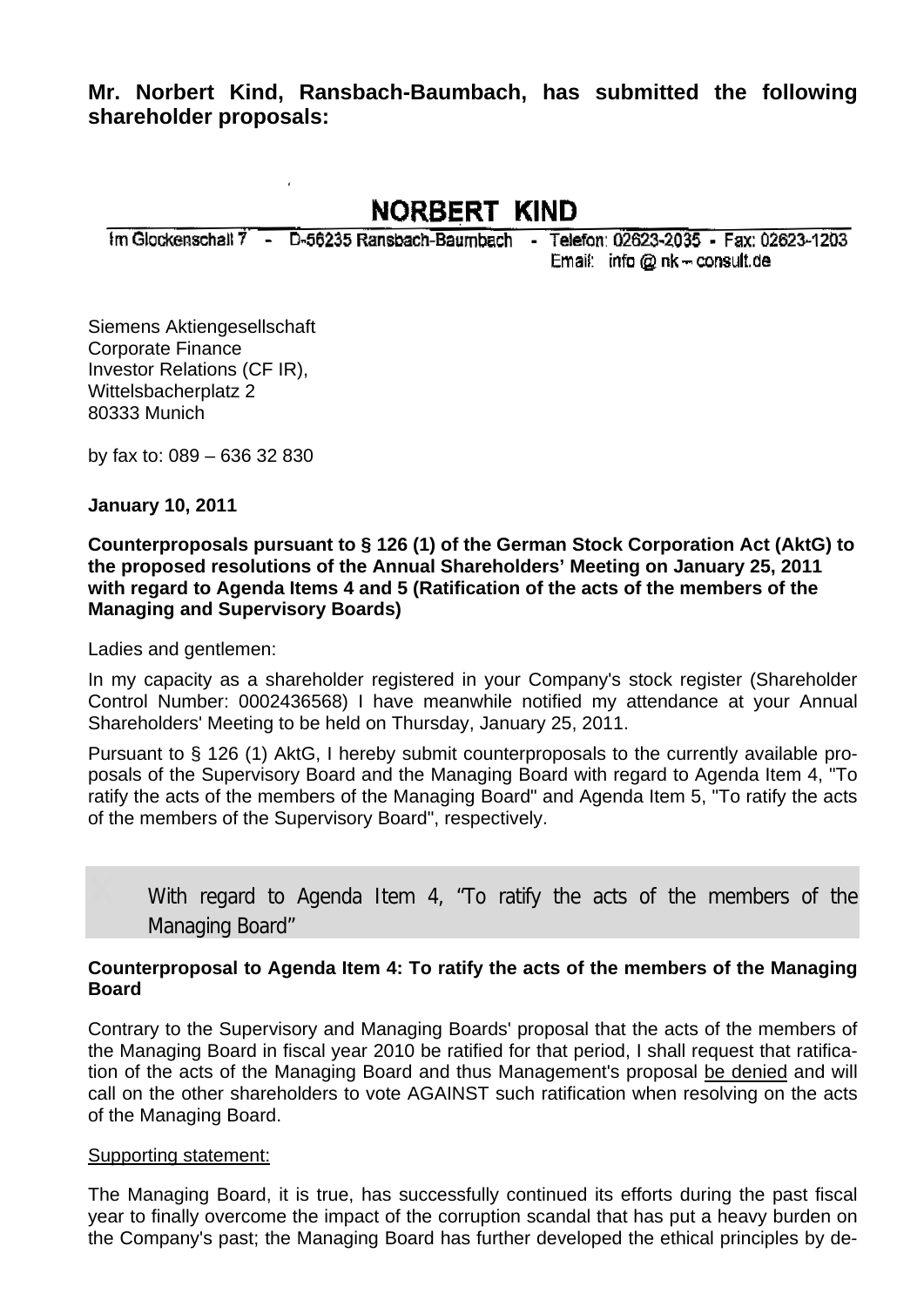fining its business activities through its Legal Compliance unit. In principle this is to be welcomed. However, in the face of this moral high ground, it is therefore all the more serious that the Managing Board has refused, on a sustainable basis, to comply with the court's ruling to pay the legally binding compensation and/or the settlement improvement *("Nachbesserung")* resulting from the exchange of former Siemens Nixdorf (SNI) shares into Siemens shares to a very large number of its own shareholders and other persons entitled to acquire shareholder status through the exchange of shares.

Following the decision in 2003 of the OLG Düsseldorf as the court of second instance in the valuation proceeding ("Spruchverfahren") concerning the integration under German stock corporation law of Siemens Nixdorf Informationssysteme AG into Siemens AG, Siemens AG published the content of the valuation proceeding decision with regard to the shareholders' settlement improvement claims in a legally defective manner and subsequently implemented such decision, also in a legally defective manner, through the depositary banks. The Company has thus denied eligible shareholders fulfillment of their claims to Siemens shares plus additional benefits.

This denial was maintained in the period thereafter, so that the claims had to be taken to court. As a result, the German Federal Court of Justice (BGH) as the highest appellate instance ruled on October 18, 2010 that the practice adopted by Siemens AG was legally defective. Previously, on March 15, 2010, the BGH had preserved for appeal the non-admission complaint by a shareholder against the practice adopted by Siemens AG. By this point, at the latest, Siemens AG had to assume that it would be sentenced in the pending lawsuit to improve the settlement with regard to the exchange of shares. And its legal counsels should also have made this assumption, a fortiori, after the Chairman of the 2nd Senate of the BGH decided to join the top management of exactly that law firm to which these legal counsels of Siemens AG belong.

The ruling of the BGH pronounced on October 18, 2010 left no doubt whatsoever that Siemens AG had implemented the valuation proceeding decision of the OLG Düsseldorf in a legally defective manner. The current attitude of denial adopted by the Managing Board whose ratification is to be resolved upon at the Annual Shareholders' Meeting is all the more serious as it represents principally the first and thus only instance of such a denial of settlement improvement so far in the history of German stock corporation law since the introduction of structural measures under stock corporation law with subsequent valuation proceedings. This is especially worrisome as Siemens AG also represents - according to its market valuation - the largest German company listed on the DAX index.

Legally and, especially, economically affected by Siemens AG's current denial to improve the settlement with regard to the exchange of shares is the vast majority of all former SNI shareholders and - if they already changed their shares into Siemens shares - the present Siemens shareholders resulting from this exchange with a number of SNI shares tendered starting at five (5) shares, irrespective of whether or not they received a revised statement of account from Siemens AG after completion of the valuation proceeding in 2003. In purely mathematical terms, approximately 60 percent of all cases in which SNI shares were tendered are affected, with the actual ratio being substantially higher due to the specific composition of former depositary portfolios. This ratio illustrates the full extent of shareholders' frustration and shows that these are not isolated instances but that a substantial number of Siemens shareholders, possibly several ten thousands, are affected.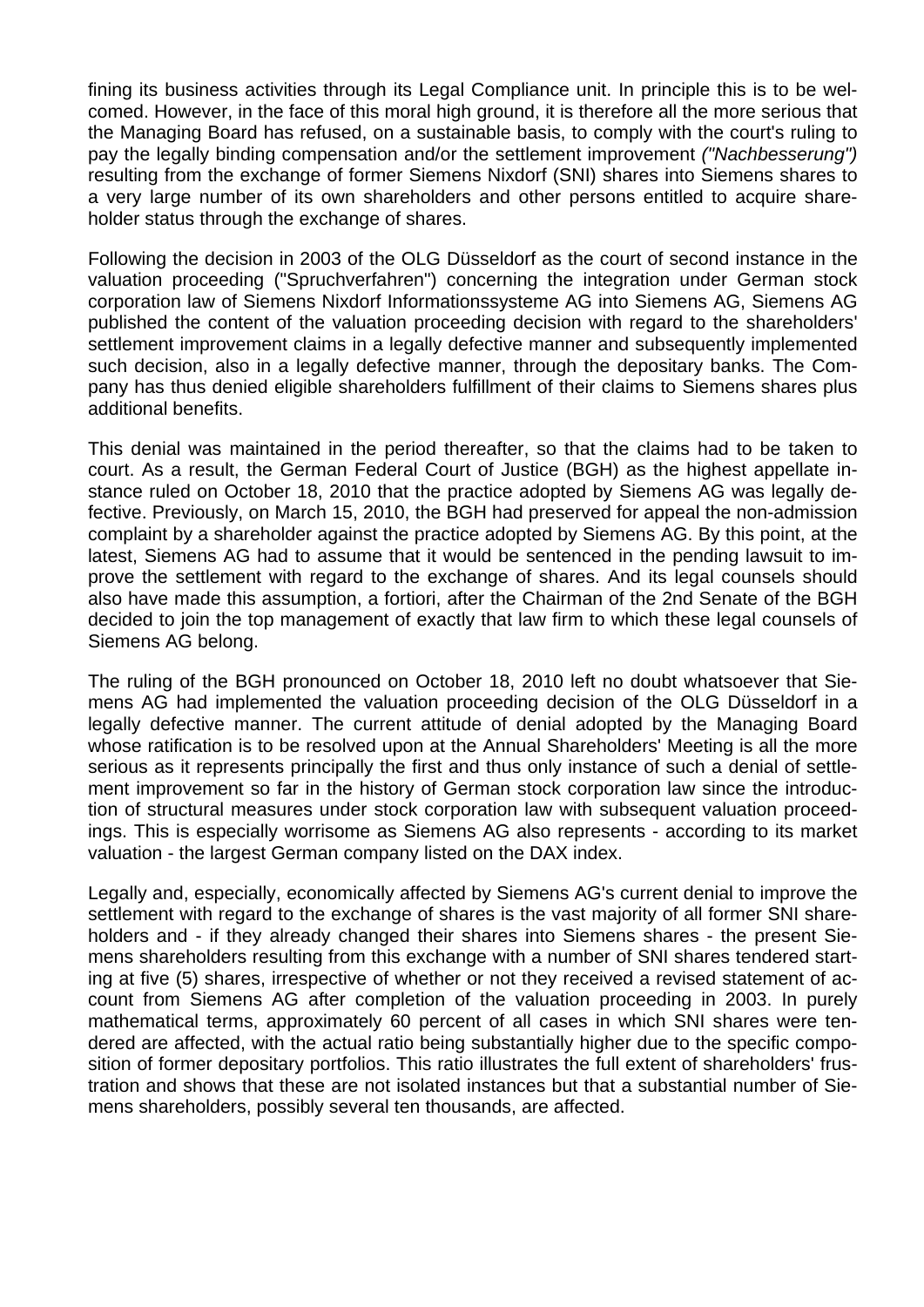At the current market value, the settlement improvement in the form of additional Siemens shares to be claimed by shareholders concerned falls within a range between approximately  $€1,400.00$  and more than  $€ 3,000.00$  per claimant. The total amount of the claims denied by Siemens AG and withheld so far will therefore add up to at least a sum running into tens of millions of euros or higher. It is neither acceptable that such an amount is getting lost without replacement, nor should it be acceptable that Siemens AG possibly prepares to base its defense on the statute of limitations with regard to such claims. Such an attitude would not be very helpful either as it would have to be characterized as lacking good faith and, in addition, because the so-called "circumstances substantiating the claim" that set the start of the statute of limitations have probably not yet occurred due to the legally defective and misleading publication by Siemens AG.

The large number of Siemens shareholders concerned who, for the first time now, may take note that Siemens AG has deprived them of their substantial claims resulting from the exchange of shares should therefore refuse and vote against ratification of the acts of the Managing Board in order to send out a clear signal that they are not prepared to give up quite considerable legitimate claims.

Furthermore, in the interests of Siemens AG and its national and international reputation, the other Siemens shareholders are also asked not to accept that the Company's credibility, which has been greatly restored by virtue of non-material and material efforts, suffers irreparable damage. They should therefore refuse ratification of the acts of the Managing Board as well.

With regard to Agenda Item 5, "To ratify the acts of the members of the Supervisory Board"

#### **Agenda Item 5 To ratify the acts of the members of the Supervisory Board**

Contrary to the Supervisory and Managing Boards' proposal that the acts of the members of the Supervisory Board in fiscal year 2010 be ratified for that period, I shall request that ratification of the acts of the Supervisory Board be denied and will call on the other shareholders to vote AGAINST such ratification when resolving on the acts of the Supervisory Board.

#### Supporting statement:

As regards the relevant facts, reference is hereby made to the supporting statement relating to Agenda Item 4 on ratification of the Managing Board. The same facts also apply to the Supervisory Board's monitoring function, especially when it comes to what is correct and ethical within the framework of monitoring the activities of the Managing Board.

In addition to this, the Supervisory Board of Siemens AG in particular is confronted with special challenges derived from coming to terms with the Company's rather shady and dark past as a result of the prior Managing Board's activities which were primarily affected by the corruption affair. Overcoming exactly this problem plus the Company's sustainable challenge of restoring its credibility with a Managing Board whose conduct is based on correct and ethical corporate principles today provide the guideline for the Supervisory Board's actions and, in particular, also for the conduct of the Supervisory Board's chairman.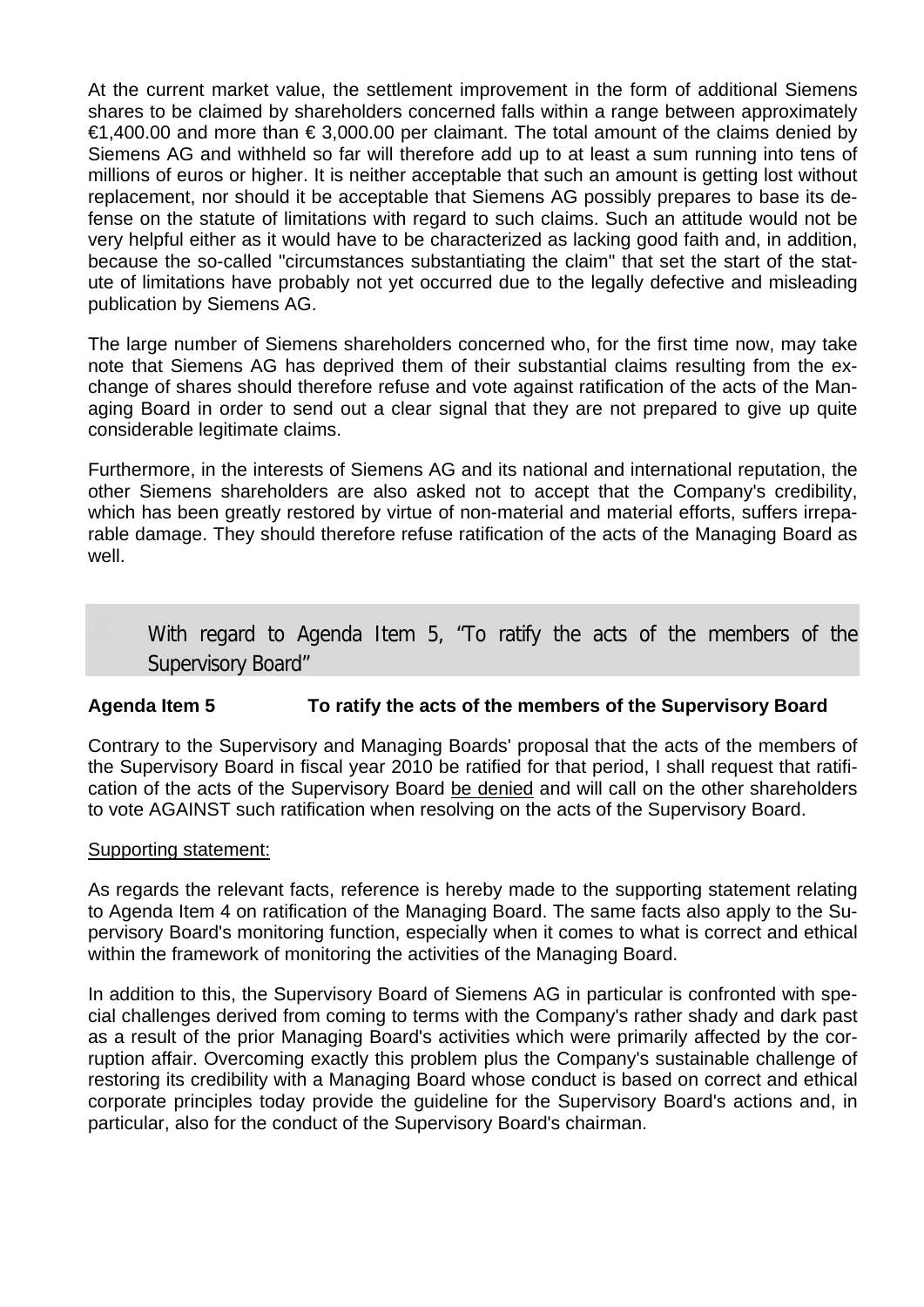Under no circumstances, however, must these principles be used as a reason for sustained denial of basically unquestionable claims by such a large number of shareholders, most of whom are recorded as shareholders in the Company's own stock register.

Basing one's position on a statute of limitations that is legally controversial and has probably not even started to run would not only be completely unacceptable given the current scenario, but would also be highly detrimental and disgraceful to the reputation of Siemens as a whole. This is even more true in view of the large number of aggrieved parties as the situation could escalate into a final showdown over new legal disputes that would have to focus solely on the questionable issue of a "statute of limitations". It would be hardly advisable for the Supervisory Board in its current composition and for its compliance records to maintain such a state of denial and to accept the risks involved both legally and with a view to the Company's reputation.

It is to be hoped therefore that the Supervisory Board - provided it has not yet dealt with the problem - will use the occasion to encourage the Managing Board to implement the valuation proceeding decision of the BGH for the first time in compliance with legal requirements and to ensure that the required publications with regard to the failed settlement improvement measure are made quickly and that the measure itself is implemented at short notice.

It cannot be acceptable that Siemens AG as the largest German company currently listed on the stock exchange remains the first and so far only German company to be marred by the stigma of denying a legitimate settlement improvement imposed on it by Article 14 of the German Basic Law. Consideration should also be given to the fact that, as is generally known, a successful corporate future cannot be based on a sustained failure to provide for a settlement with such a large number of Siemens shareholders.

The non-ratification of the acts of the Supervisory Board set forth in the present counterproposal would therefore be a clear signal to the Company's bodies - before moving on to voting on the agenda items - to position themselves with a view to avoiding injustice and promoting an efficient implementation of the failed settlement improvement.

-----------------------------------------------------------------------------------------------------------------------

In conclusion, I would ask you to proceed with the above counterproposals within the meaning of § 126 of the German Stock Corporation Act (AktG).

**Sincerely** 

(sgd.) Norbert Kind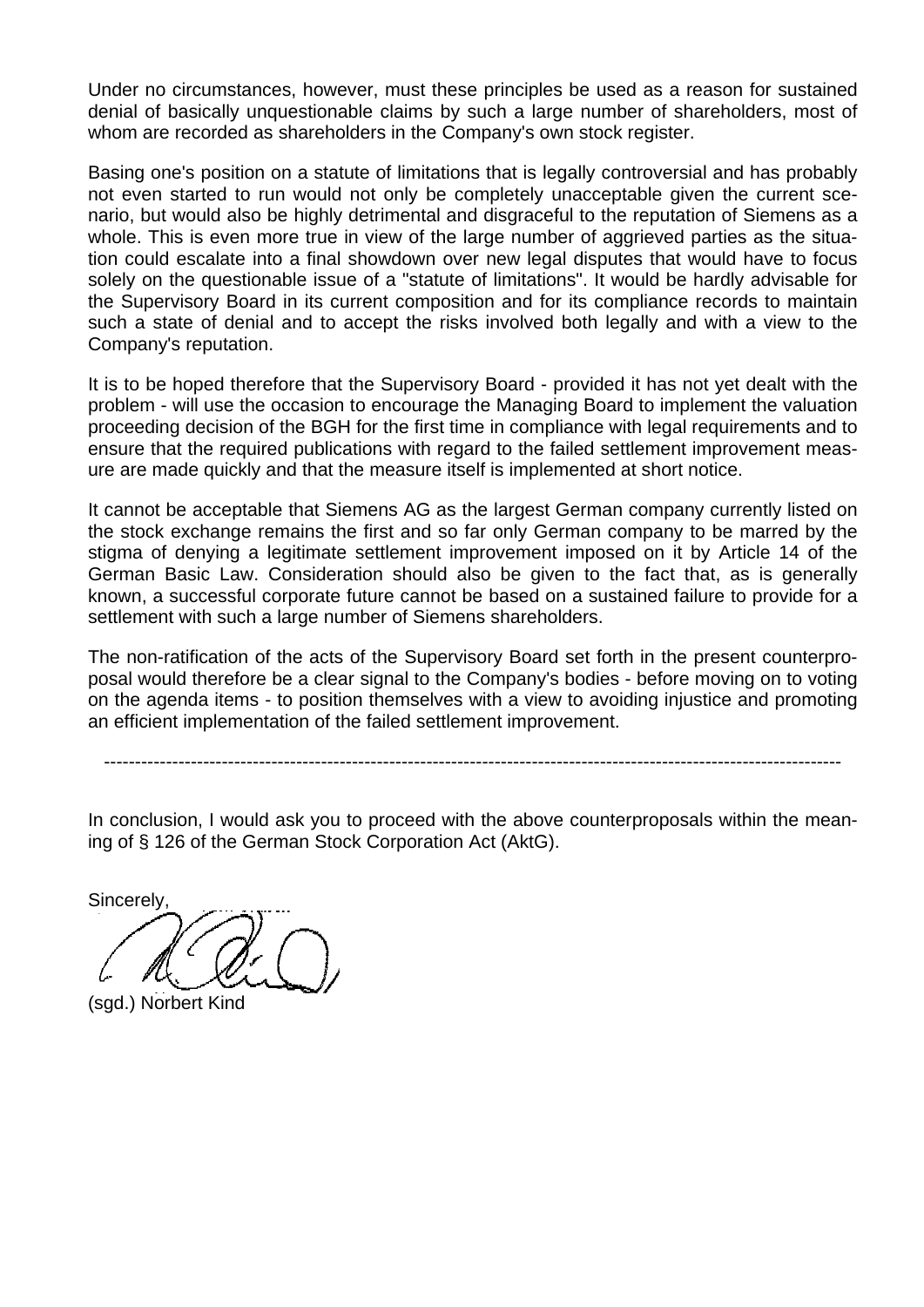### **Management's position on the counterproposals**

We believe that the counterproposals are without merit and recommend a vote against them.

The Managing Board and - where specific issues are under the responsibility of the Supervisory Board - the Supervisory Board will respond to individual questions at the Annual Shareholders' Meeting.

In advance, we provide you with the following responses:

### **With regard to the proposals submitted by Mr. Norbert Kind regarding ratification of the acts of the Managing Board and the Supervisory Board (Agenda Items 4 and 5):**

We implemented the decision of the OLG Düsseldorf of January 31, 2003 regarding the share exchange ratio in connection with the integration of Siemens Nixdorf Informationssysteme AG (SNI) into Siemens AG in conformity with the decision's clear wording and in accordance with the legal requirements. Our understanding of the exchange ratio had been expressly confirmed to our defense counsels at that time by the responsible rapporteuse at the OLG Düsseldorf. Furthermore, our approach had been confirmed by two courts of appeal before the German Federal Court of Justice (BGH) unexpectedly took a somewhat different view on October 18, 2010. Against this backdrop, the accusation of a "legally defective and misleading publication" is unfounded.

The BGH's ruling applies only to shareholder Mr. Kind with his claim which was sustained only to a very small extent. Any claims by other former SNI shareholders were not ascertained by this ruling. As is apparent from the BGH's decision, such claims would be time barred anyway, unless they had been claimed by legal action. Against this backdrop and in the interest of all our shareholders, we feel unable to provide benefits to individual shareholders which we are not obligated to provide or which are at least subject to the statute of limitations.